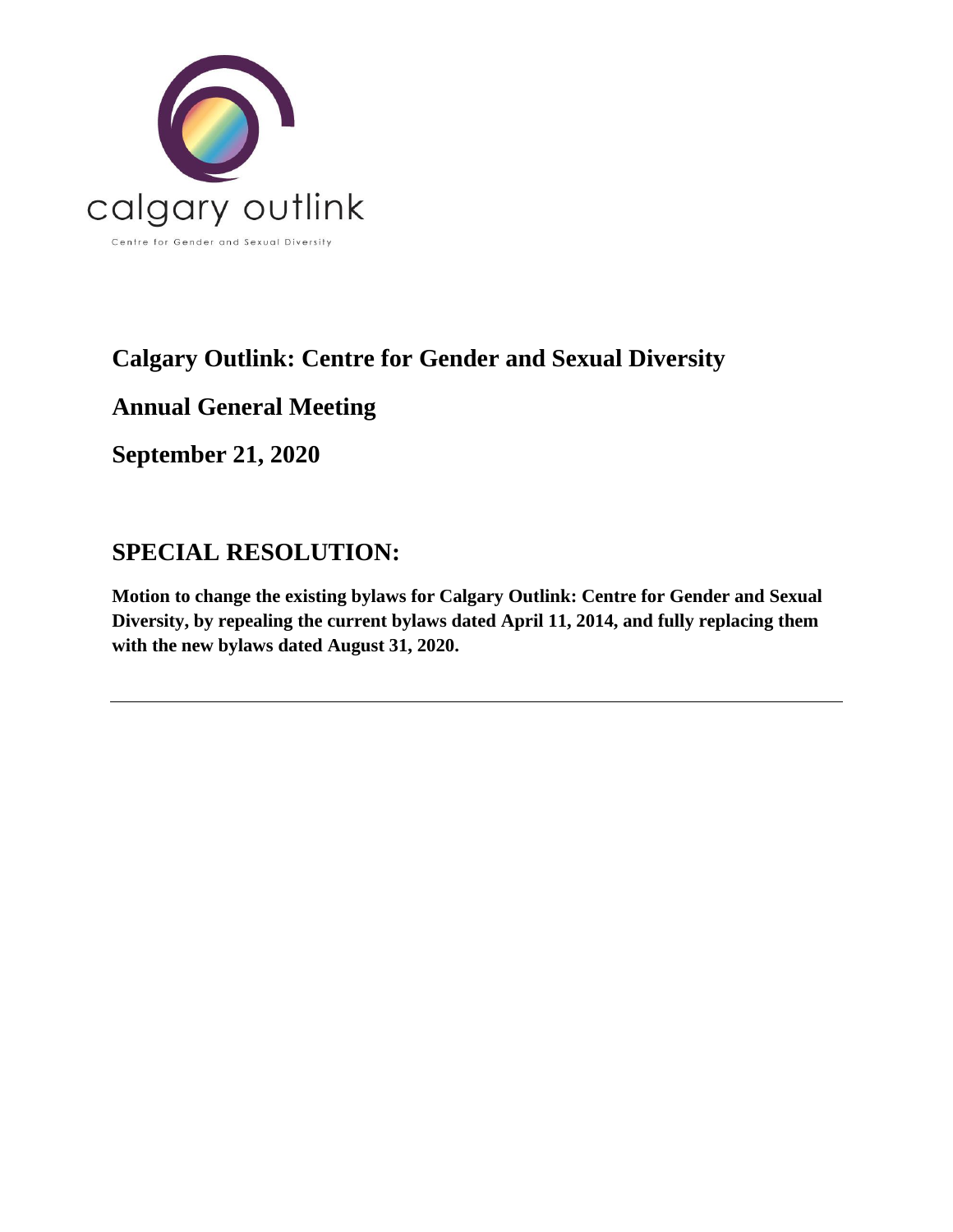# **Calgary Outlink Bylaws – August 31, 2020**

Here, set out in numbered sections, are the bylaws of the Calgary Outlink: Centre for Gender and Sexual Diversity (hereafter referred to as Calgary Outlink).

# **Part 1:**

## **Membership:**

- 1. Any Resident of Calgary who is at least the age of 18 years of age and who is in accord with the objects of the Society may be a voting member, and be granted full rights and privileges afforded to all voting members as specified in these bylaws.
- 2. Any Resident of Alberta who is at least the age of 16 years of age and who is in accord with the objects of the Society may be a non-voting member. Non-voting members may be granted full rights and privileges afforded all Society members, with the exception they shall not hold any voting rights at any meetings of the Society, and they shall not be afforded a vote by way of using any other member's proxy.
- 3. A person may apply to the Board of Directors for membership in the Society, and on acceptance by a majority vote of the Board of Directors at any Board of Directors meeting shall become a member.
- 4. The Board of Directors may establish several classes of membership and assess corresponding fees, dues, and assessments.
- 5. Any member who is in arrears for fees, dues, or assessments may be suspended from membership by a majority vote of the Board of Directors. A suspended member shall therefore be entitled to no membership privileges or powers in the Society until reinstated by a majority vote of the Board of Directors at any Board of Directors meeting.
- 6. Every member will uphold the constitution and comply with these bylaws. Failure to do so will result in membership suspension or expulsion, as to be determined by the Board of Directors for a specified period of time, and in accordance with bylaws 7-10.
- 7. A member may be suspended or expelled from the Society upon a vote three-quarters of the Board of Directors present at any Board of Directors meeting. Written notice of impending suspension or expulsion must be sent to the member of at least twenty-one days prior to the vote by the Board of Directors to allow the member to present such members case before them.
- 8. A member may withdraw from the Society by submitting written notice to the Secretary or President, or by providing a verbal request to any Directors serving on the Board of Directors.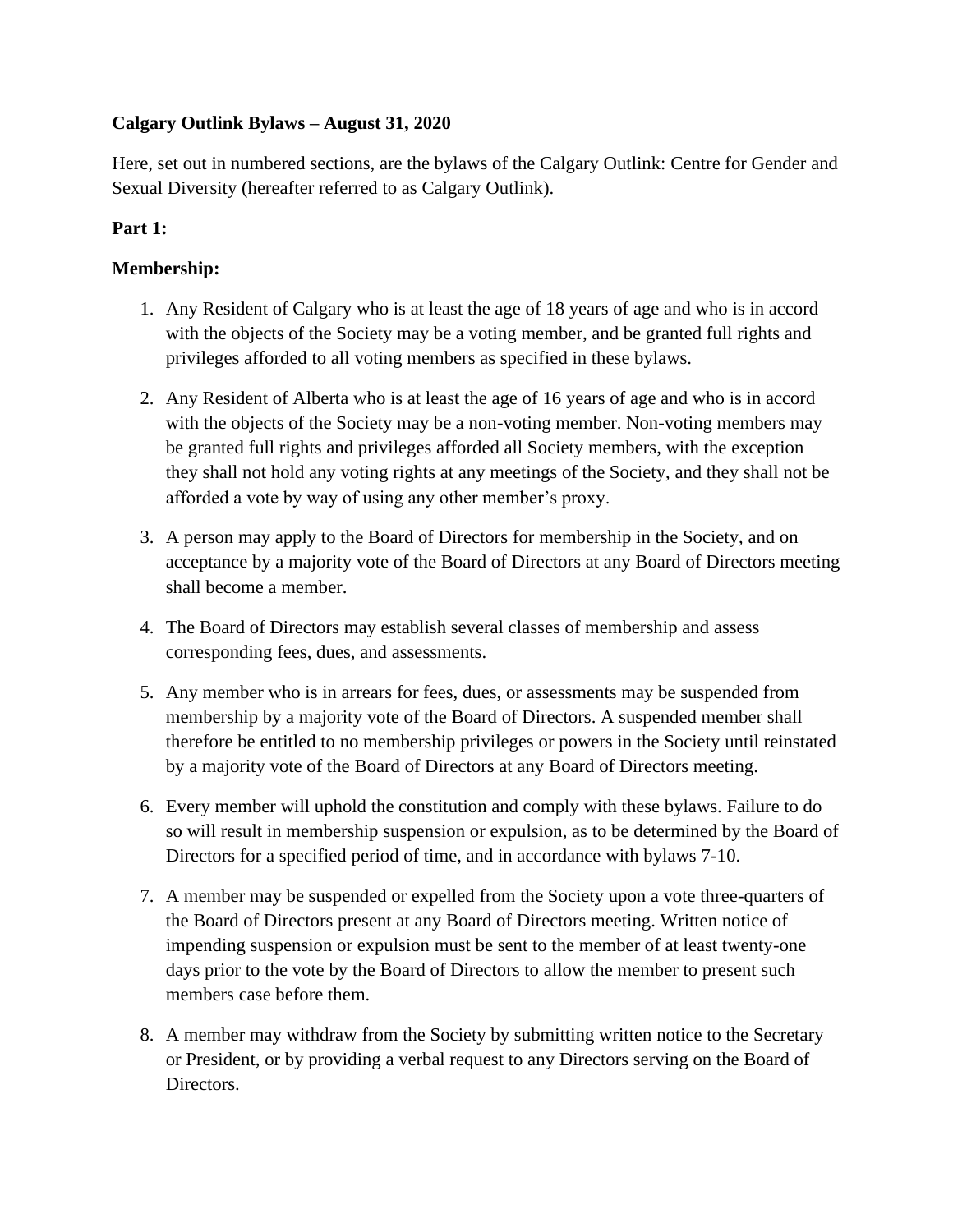- 9. Membership fees or assessments are not refundable.
- 10.Any member who resigns or is expelled from the Society shall forfeit all right, claim and interest arising from or associated with membership in the Society.

## **Meetings of the Society**

- 11.Voting members, apart from those members suspended by the Board of Directors, shall be entitled to one vote per member at all General, Special General, and Annual General Meetings of the Society. A voting member may appoint a person to represent themselves by proxy, at any or all meetings, provided that the member has notified the Secretary or President in writing of the representative by proxy at least 24 hours prior to the meeting, where it is proposed that the representation by proxy will occur.
- 12.General Meetings shall be called by the Board of Directors for the purposes of informing the membership about the affairs of the Society or to receive direction from the membership.
- 13.A Special General Meeting may be called by written request made by three-quarters of Directors on the Board of Directors, or one-quarter (25%) of the Society members in good standing, submitted to the Secretary or President, to address specific business of the Society. The Board of Directors shall forthwith give notice of the meeting to the members. Notice for a Special General Meeting must comply with bylaws 15-16, below.
- 14.The Annual General Meeting shall be held in the first half of the calendar year for the purpose of:
	- a) Accepting the minutes of the last Annual General Meeting;
	- b) Receiving and acting on the annual reports of Society Directors and Committees;
	- c) Accepting audited financial statements;
	- d) Undertaking business pertaining to current and future operation of the Society;
	- e) Electing the Board of Directors for the coming year; and
	- f) Appointing auditors for the coming year.
- 15.Unless otherwise provided herein, notice of General, Special General, and Annual General Meetings shall be given in writing no less than fourteen (14) days in advance of a meeting. Where a Special Resolution is required for Society business at any meeting, the Board of Directors must provide a minimum of twenty-one (21) days' notice to members, in accordance with the Societies Act of Alberta, RSA.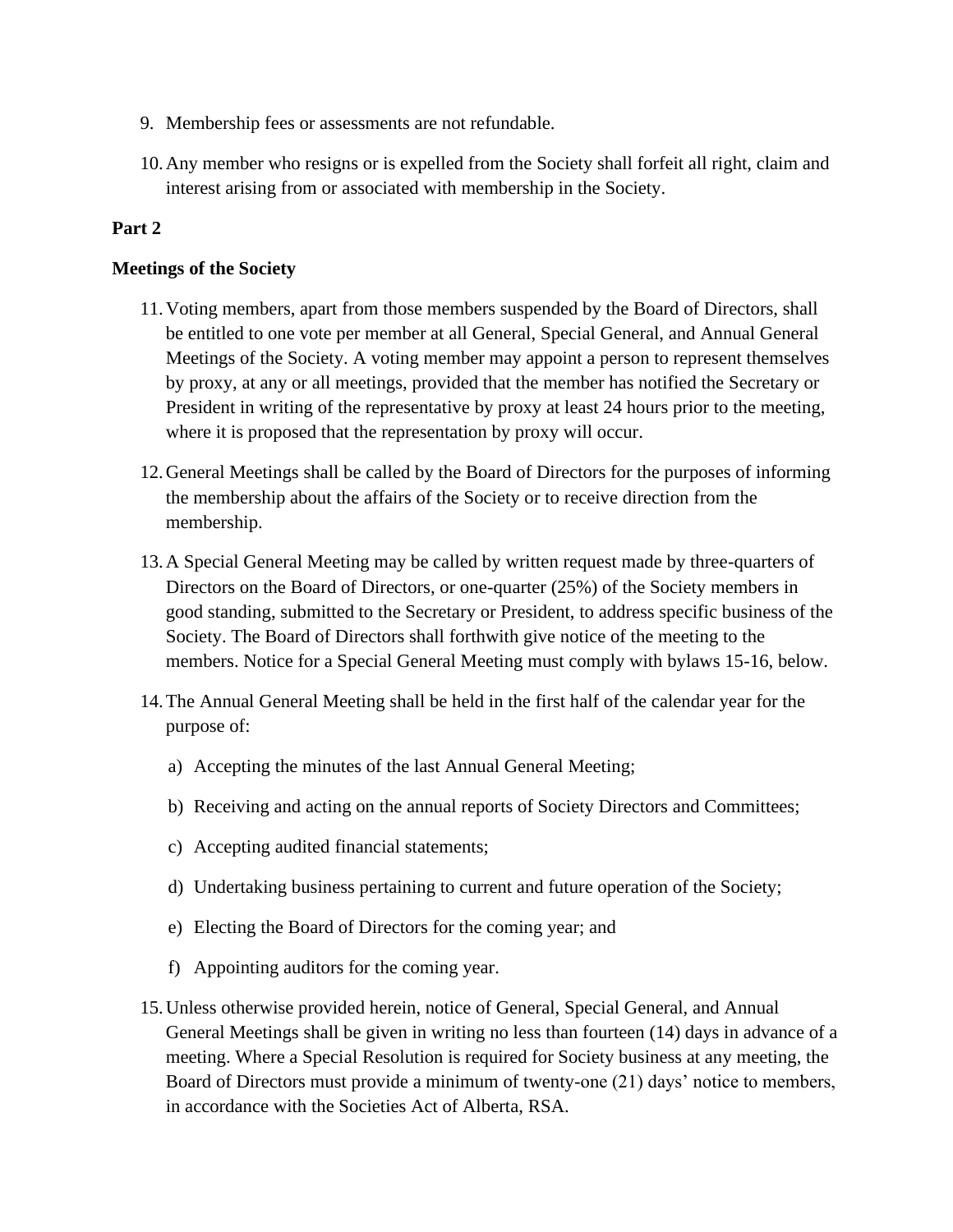- 16.Meeting notices shall be sent by the Secretary or any other Director. Notices shall be sent to the last known email address of each member. Notices shall be sent by email and shall be deemed received three (3) days after sending.
- 17.The General, Special General, and Annual General Meeting of the members shall be held at the head office of the Society, or elsewhere as the Board of Directors may determine and on such days as the Board of Directors shall appoint.
- 18.Quorum for a Society meeting is 15 voting members in good standing, which may include members on the Board of Directors.
- 19.Voting shall be by a show of hands unless five (5) members request a secret ballot. Every question shall be decided by a majority of the votes of the members entitled to vote, which may include members' proxies, unless otherwise required by the bylaws of the Society, or by law. The Chair shall not be entitled to a vote at a General, Special General, or Annual General Meeting unless there is an equality of votes, in which case the Chairperson shall be entitled to a casting vote.
- 20.Any meeting of the Society may be adjourned to any times and from time to time and such business may be transacted to vote unless there is an equality of votes, in which case the Chairperson shall be entitled to a casting vote, as per bylaw 19.
- 21.If quorum for any of the above meetings is not met, the meeting shall be adjourned for no less than seven (7) days and no more than fourteen (14) days. All members in good standing shall be notified of the time and date of the reconvened meeting, and the adjourned meeting when reconvened shall constitute a quorum.
- 22.A resolution in writing signed by all the members entitled to vote or their proxies shall be as valid and effectual as if it had passed at a meeting of members duly called and convened.

## **Board of Directors**

- 23.The Board of Directors shall, subject to the bylaws and the directions given to it by a majority vote at any valid meeting of the Society, have full control and management of the affairs of the Society.
- 24.The Board of Directors shall consist of between five (5) and twelve (12) members. Any person who is a voting member in good standing may apply to serve as a Director on the Board of Directors. However, only members of the Society who are on the Board are both eligible to serve as, and entitled to vote for, Executive Officer positions on the Board of Directors.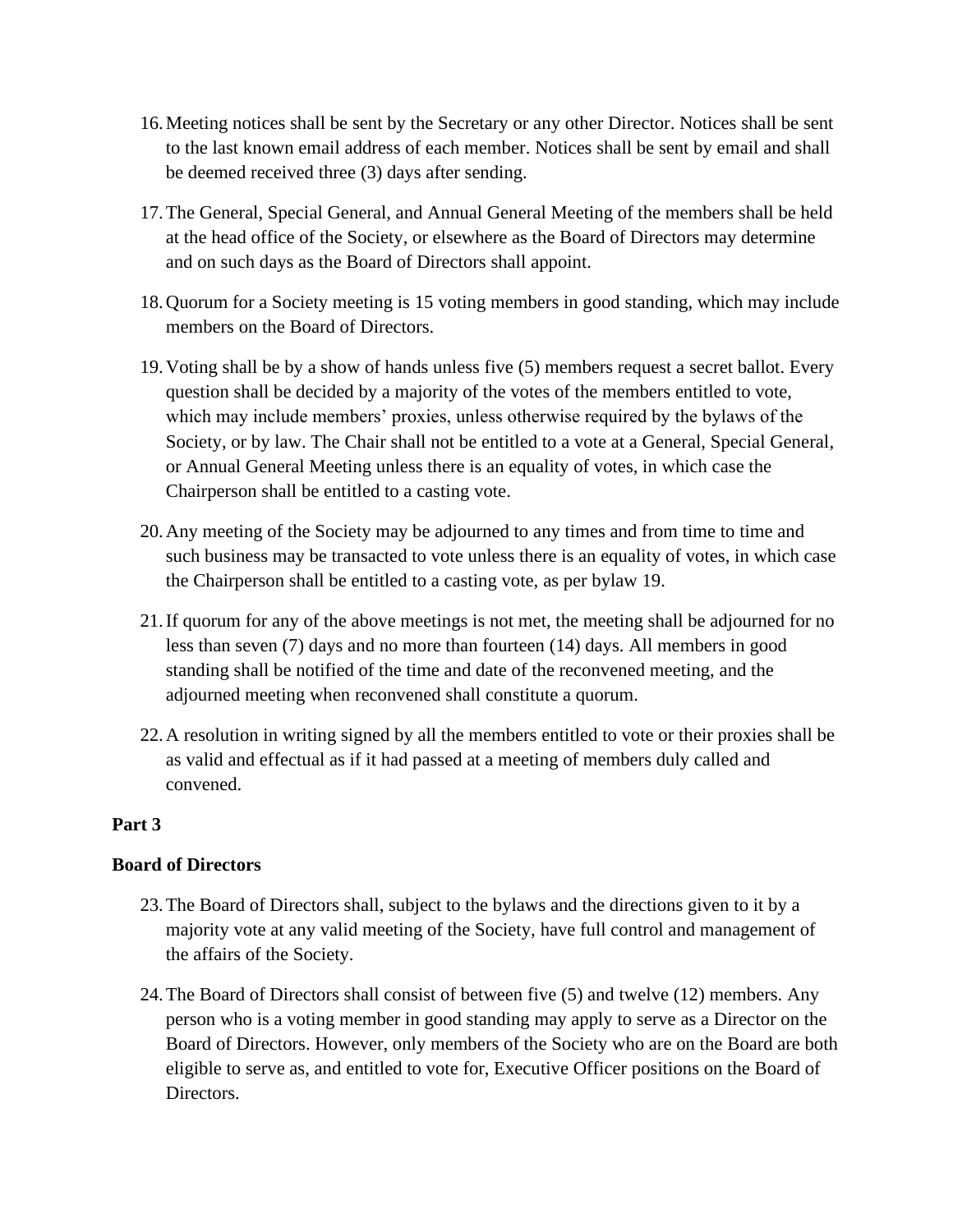- 25.Each Director shall be elected by the members at a Society meeting to hold office on the Board of Directors. Thereafter, at a meeting of the Board of Directors, the Board shall elect Directors to serve in the Executive Officer positions of President, Vice President, Secretary, and Treasurer; each remaining Director shall serve as a Director at Large.
- 26.Directors elected by the Board to serve in Executive Officer positions shall have a term limit of two (2) years. Directors at Large shall have a term limit of one (1) year. Each Director whose term limit has expired must be re-elected by members at a Society meeting; continuous service on the Board of Directors shall not exceed 6 years.
- 27.If a Director resigns, is removed, or otherwise ceases to hold office prior to the expiration of the term, the Board of Directors may fill the vacancy created by appointing a Director to serve out the balance of the term from among the voting members of the Society. Any Director who serves on the Board by filling such a vacancy, mid-term, must be elected by the members at the next Society meeting, regardless of the vacancy the Board appointed them to; this Director's official term of service will be deemed to commence upon election by the members.
- 28.A majority of the Directors shall form a quorum for the transaction of business at a Board of Directors meeting.
- 29.No formal notice of a Board of Directors meeting shall be necessary if all the Directors are present, or if those absent have signified their consent to the meeting being held in their absence. Board of Directors meetings may be formally called by the President or Vice President or the Secretary or direction in writing of two (2) Directors. Notice of such meetings shall be delivered, telephoned, or emailed to each Director not less than two (2) days before the meeting is to take place or shall be mailed to each Director not less than seven (7) days before the meeting is to take place, A Board of Directors meeting may also be held without notice, immediately following the Annual General Meeting of the Society.
- 30.Unless otherwise specified in these bylaws, questions arising at any meeting of the Board of Directors shall be decided by a majority of votes. In case of an equality of votes, the Chair, in addition to their normal vote, shall have a second or casting vote.
- 31.A resolution in writing signed by all the Directors personally shall be valid and effectual as if it had been passed at the meeting of the Board of Directors duly called and constituted.
- 32.No error or omission in giving notice for a meeting of the Board of Directors shall invalidate such meeting or invalidate or make void any proceedings taken or had at such a meeting and Directors may at any time waive notice of any such meeting and may ratify and approve of any or all proceedings taken or thereat.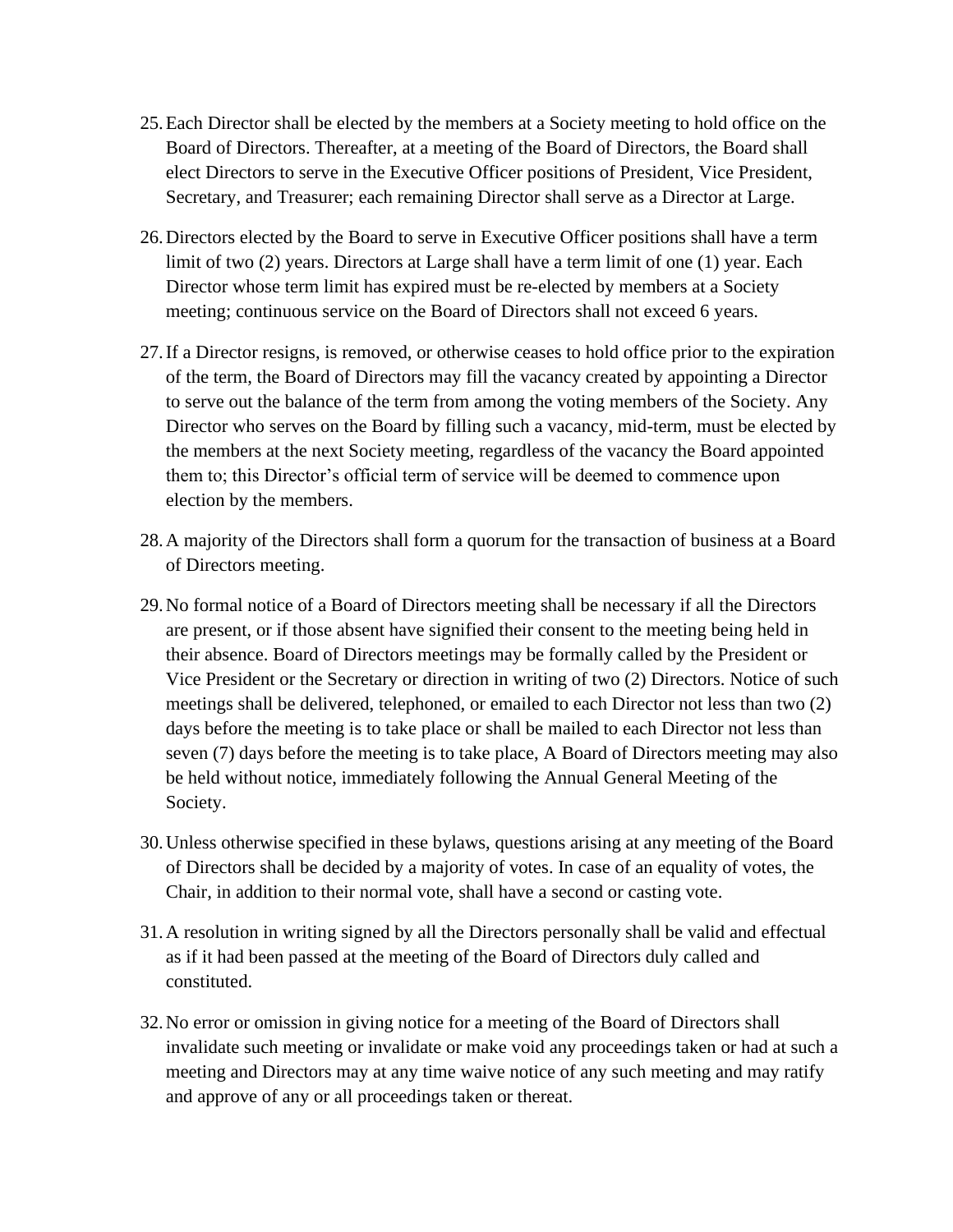- 33.Every Director of the Society shall be deemed to have assumed office on the express understanding and agreement and condition that every Director of the Society and their heirs, executors, and administrators and estate respectively shall from time to time at all times be indemnified and saved harmless out of the funds of the Society from and against all costs, charges and expenses whatsoever which such Director sustains or incurs as a result of an action, suit or proceedings which is brought, commenced, or prosecuted against them for or in respect of any act, deed, matter or things whatsoever made, done or permitted by them of any other Director or Directors in or about the execution of the duties incurred in or about or in relation to the affairs thereof except such costs, charges, or expenses as are occasioned by their own willful neglect or default.
- 34.The Board of Directors may, by a three-quarters vote of those present at a meeting called for such purposes, remove any Director or Executive Officer before the expiration of the term of office.
- 35.The Board shall, on their first meeting following an Annual General Meeting, elect the four (4) Executive Officer positions and determine those serving as Directors at Large, with corresponding term limits, as per bylaws 25-26.
- 36.Upon missing three (3) consecutive Board meetings in one calendar year, it will be deemed that a Director of the Society has resigned their position on the Board.

The President shall:

- 37.Preside as Chair at the Board of Directors meetings and all General, Special General, and Annual General Meetings of the Society.
- 38.The Vice President shall assume the duties of the President in the absence of the President.
- 39.The duties of the Secretary include:
	- a) Taking and keeping accurate minutes of all the meetings of the Board of Directors and the Society to maintain a Minute Book, including the timely distribution of such minutes as may be required;
	- b) Verifying quorums at Society meetings and the eligibility to vote of those at such meetings;
	- c) To keep custody of the Society Seal;
	- d) To keep a record of members' names, addresses, class of membership, date membership began and ended, and any other information needed by the Society.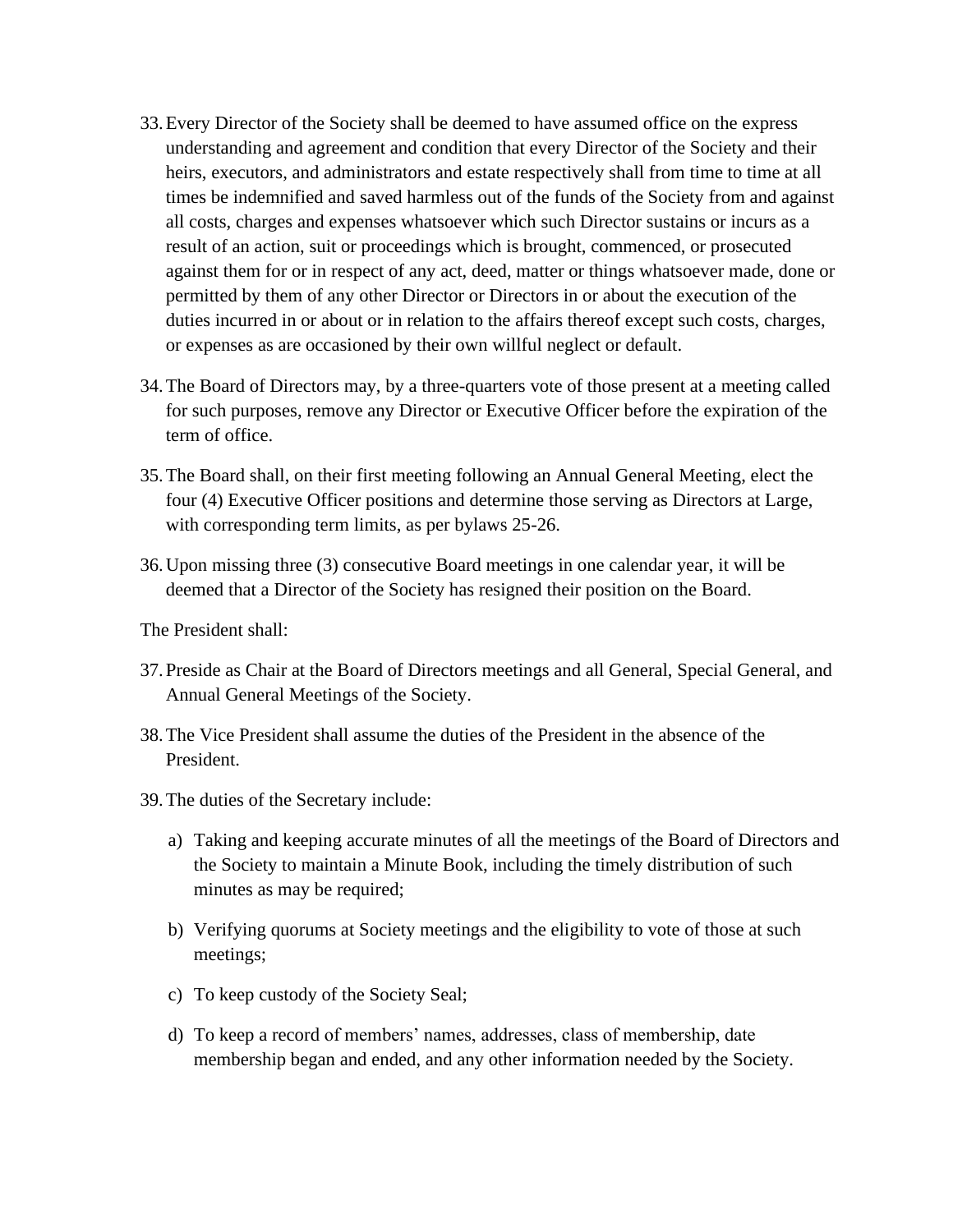- 40.The duties of the Treasurer include:
	- a) Securing the revenues of the Society in a financial institution;
	- b) Maintaining an accurate account of the receipts and disbursement of the Society fund;
	- c) Preparing or procuring audited financial statements of the Society's treasury for the Annual General Meeting.
- 41.The Board of Directors shall appoint between two (2) to four (4) Executive Officers as signing authorities, and two (2) Executive Officers shall sign all cheques. Only those Executive Officers with signing authority shall be authorized to use the Society Seal.
- 42.To carry out its Society objectives, the Board of Directors may borrow, raise, or secure monies as it sees fit. A Special Resolution, as outlined in the Societies Act, RSA, is required in matters having to do with borrowing or issuing debentures; a Special Resolution is also required for amending the bylaws, or transacting other Society business whereby a Special Resolution is required by law, and a minimum of 21 days' notice must be served to Society members for transacting the business.

#### **Subcommittees**

- 43.All committees of the Society shall be considered sub-committees of the Board of Directors and shall be responsible to it.
- 44.The President of the Society is ex-officio a member of all sub-committees.
- 45.Each sub-committee is responsible for selecting its own chairperson, setting its own schedule of meetings and its agenda.
- 46.Quorum for all sub-committee meetings shall be one-half of its voting members.

## **Part 5**

#### **Audit and Financial Accountability**

- 47.Auditing the books: The books and records of the Society must be audited once a year. Note: it is not required to have the books audited by a professional accountant.
- 48.Financial records and minutes of the meetings may be inspected by Society members at the Annual General Meetings and at any time, upon giving reasonable notice arranging a time satisfactory to the Executive Officers having custody of the books and records.